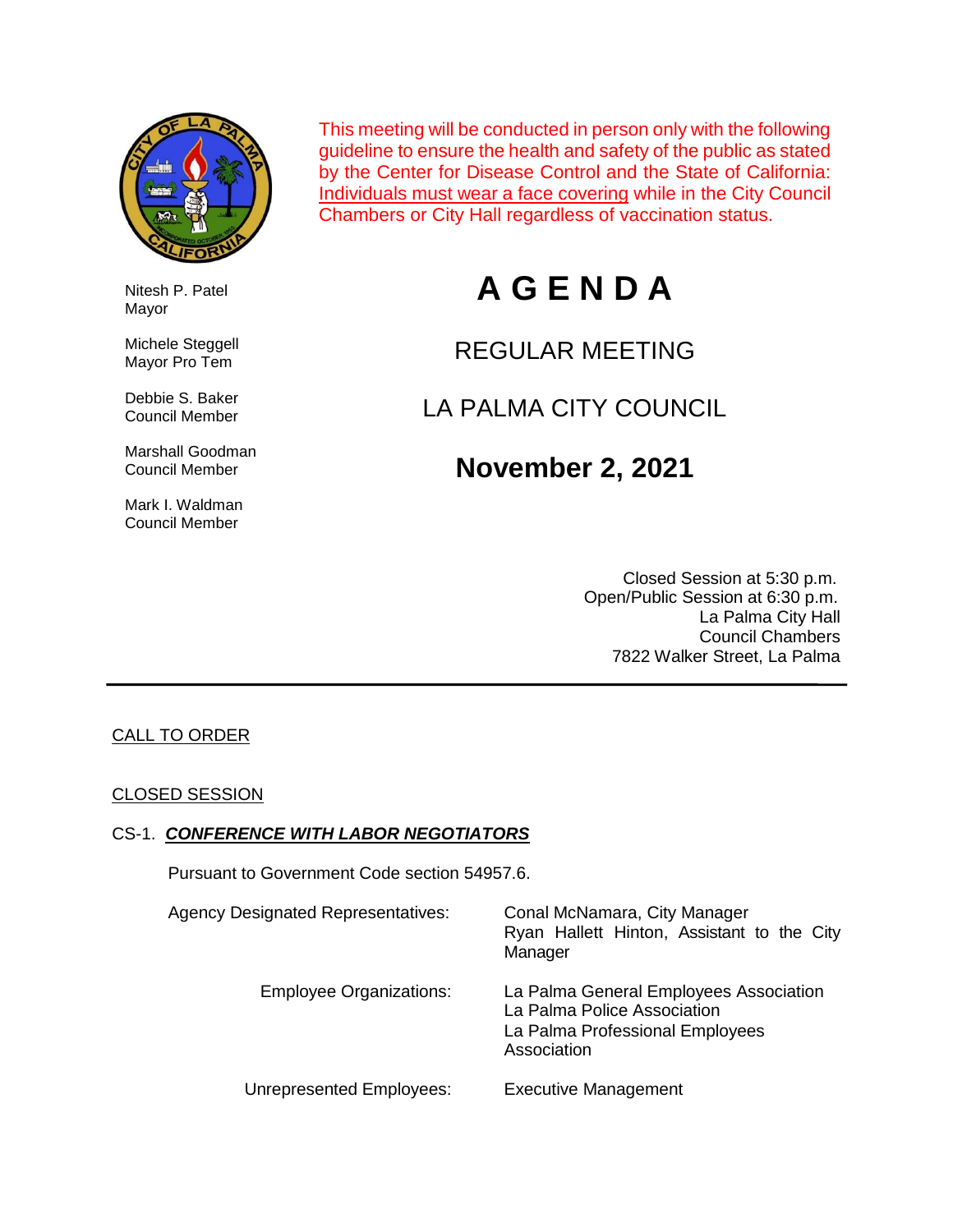#### CS-2. *CONFERENCE WITH REAL PROPERTY NEGOTIATIONS PURSUANT TO GOVERNMENT CODE SECTION 54956.8*

| 5410-14 La Palma Avenue, La Palma, California                  |
|----------------------------------------------------------------|
| Conal McNamara, City Manager<br>Ajit Thind, City Attorney      |
| Negotiating parties: Victor Chung, Elite Taekwondo Center, LLC |
| Under negotiations: Price and/or terms of the Amended Lease    |
|                                                                |

#### OPEN SESSION: (Scheduled to Start at 6:30 p.m.)

| PLEDGE OF ALLEGIANCE: | Council Member Baker                                                   |
|-----------------------|------------------------------------------------------------------------|
| INVOCATION:           | Pastor Jim Riggan, La Palma Christian Center<br>Council Member Waldman |
| ROLL CALL:            | Council and Commission Members                                         |

#### PRESENTATIONS

- 1. Introduction of New La Palma Police Captain
- 2. La Palma Community Activities and Beautification Committee, Home Spotlight Committee, will recognize the home of Marcos & Amanda Ortiz, 8171 Somerdale Lane, La Palma.
- 3. Presentation of a Proclamation in Recognition of the Diwali "Festival of Lights"

#### ORAL COMMUNICATIONS (Time Limit: 5 Minutes Each)

Time has been reserved at this point in the Agenda for persons wishing to speak on any item that is not listed on the Agenda. By law, the City Council and Successor Agency are prohibited from taking action on such oral comments. The matter will be automatically referred to staff for appropriate response or action or will be placed on the Agenda of a future meeting. Matters listed on the Agenda may be addressed either at this time or at the time they are before the City Council for discussion.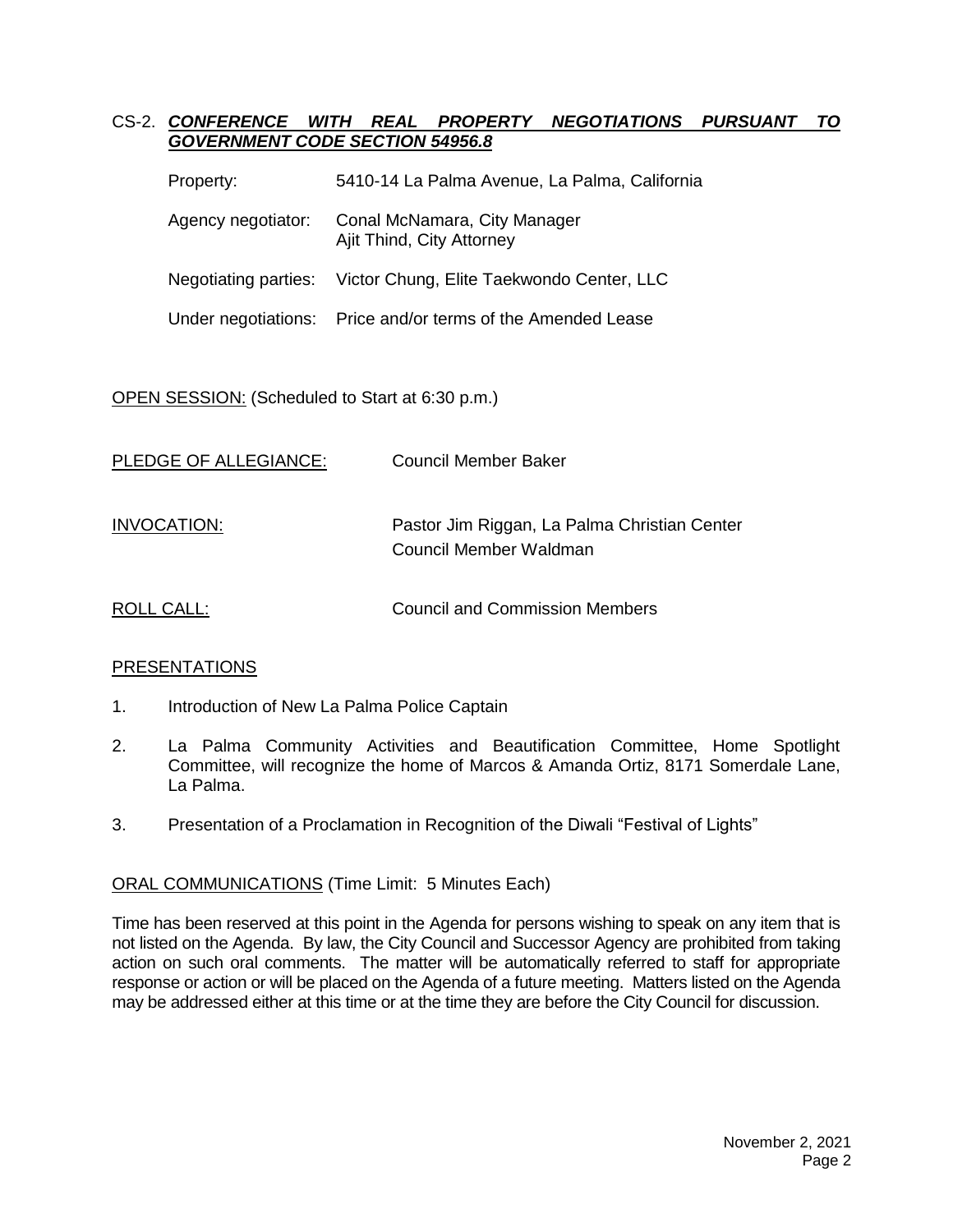RECESS CITY COUNCIL AND CONVENE AS

### **SUCCESSOR AGENCY TO THE DISSOLVED COMMUNITY DEVELOPMENT COMMISSION OF THE CITY OF LA PALMA**

*The City Council will now recess and convene as the Successor Agency to the Dissolved Community Development Commission of the City of La Palma. Members of the La Palma City Council receive no compensation or stipend as a result of convening or participating in either the Successor Agency or otherwise as serving as members of the Successor Agency.*

#### CONSENT CALENDAR (1 Item)

All matters listed under Consent Calendar will be acted upon by one motion affirming the action recommended on the Agenda. There will be no separate discussion on these items prior to voting unless members of the Successor Agency, Staff, or the public request that specific items be removed from the Consent Calendar for separate action. Any member of the public who wishes to discuss a Consent Calendar item should come forward to the microphone and, upon recognition by the Chair, state his or her name, address, and the item number.

#### A. *Approval of [Successor](https://www.cityoflapalma.org/DocumentCenter/View/11198/Item-A_SA-Minutes) Agency Minutes*

Recommendation that the Successor Agency approve the Minutes of the October 5, 2021, Regular Meeting of the Successor Agency.

#### PUBLIC HEARINGS

None Scheduled.

#### REGULAR ITEMS

None Scheduled.

#### ADJOURN THE SUCCESSOR AGENCY

### **CITY COUNCIL**

#### CONSENT CALENDAR (9 Items)

All matters listed under Consent Calendar will be acted upon by one motion affirming the action recommended on the Agenda. There will be no separate discussion on these items prior to voting unless members of the City Council, Staff, or the public request that specific items be removed from the Consent Calendar for separate action. Any member of the public who wishes to discuss a Consent Calendar item should come forward to the microphone and, upon recognition by the Mayor, state his or her name, address, and the item number.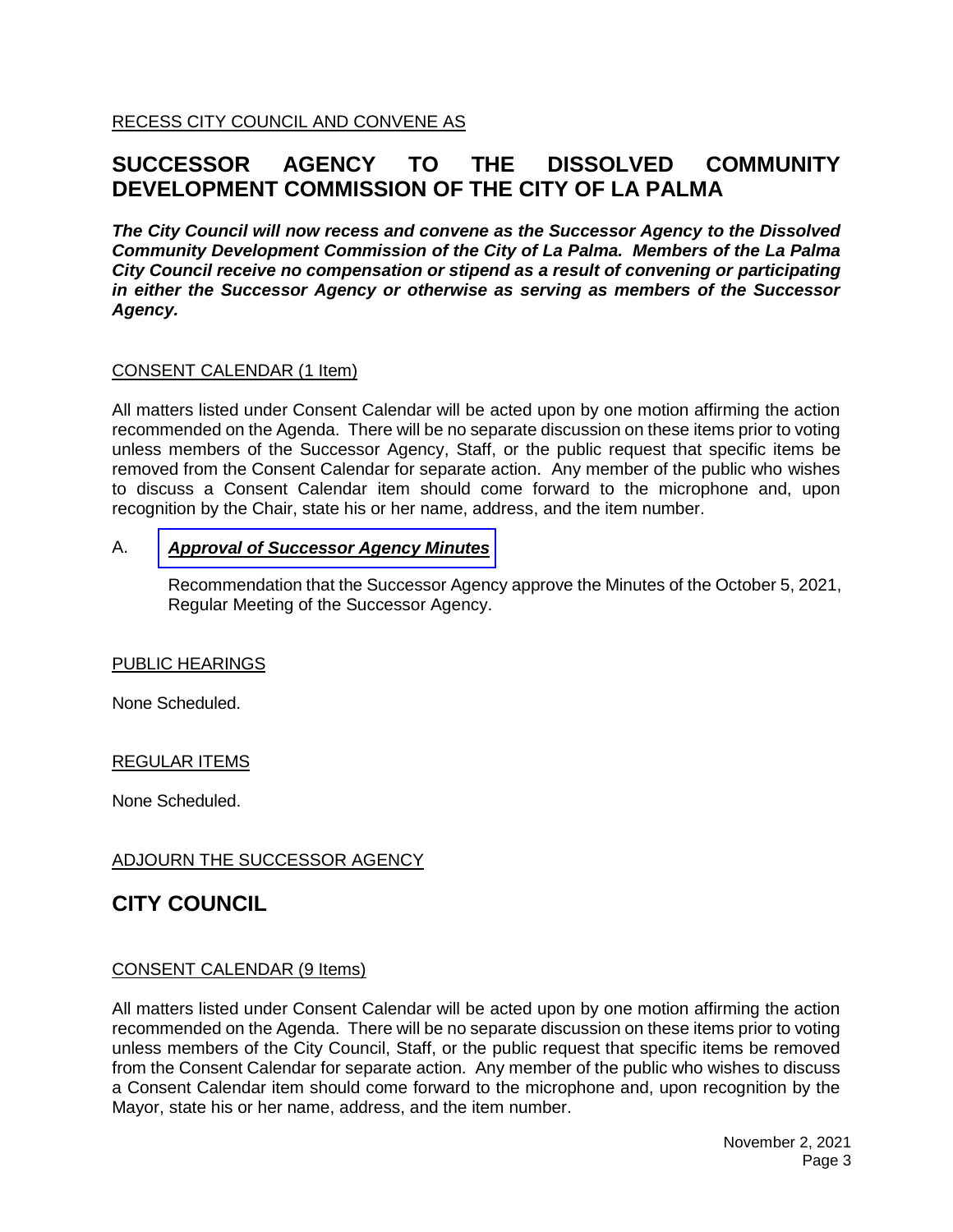#### 1. *[Waive the Reading of All Ordinances](https://www.cityoflapalma.org/DocumentCenter/View/11199/Item-1_Read-Ordinances-by-Title)*

Recommendation that the City Council waive the reading of all Ordinances in their entirety and read by title only.

#### 2. *[Approval of Council Minutes](https://www.cityoflapalma.org/DocumentCenter/View/11200/Item-2_City-Council-Minutes)*

Recommendation that the City Council approved the Minutes of the October 5, 2021, Regular Meeting of the City Council.

#### 3. *[Approval of Register of Demands](https://www.cityoflapalma.org/DocumentCenter/View/11201/Item-3_CC-Warrants)*

Recommendation that the City Council adopt a Resolution approving the Registers of Demands for October 19, 2021, and November 2, 2021.

#### 4. *[City of La Palma First Quarter Cash and Investment Report, Fiscal Year 2021-22,](https://www.cityoflapalma.org/DocumentCenter/View/11202/Item-4_City-Cash-and-Investment-Report-2021930)  as of September 30, 2021*

Recommendation that the City Council receive and file the Cash and Investment Report for the first quarter of fiscal year 2021-22.

#### 5. *[Resolution Amending the City Council's Regular Meeting Schedule](https://www.cityoflapalma.org/DocumentCenter/View/11203/Item-5_Change-Council-Meeting-Schedule-by-Resolution)*

Recommendation that the City Council adopt a Resolution amending the City Council's Regular Meeting Schedule for January, 2022.

#### 6. *[Amendment to Agreement with Infrastructure Engineers](https://www.cityoflapalma.org/DocumentCenter/View/11190/Item-6_Infrastructure-Engineers-Amendment)*

Recommendation that the City Council approve and authorize the Mayor to execute an Amendment to the Agreement with Infrastructure Engineers.

#### 7. *Award of Contract to [Sierra Analytical Labs, Inc. for the Citywide Water Testing](https://www.cityoflapalma.org/DocumentCenter/View/11191/Item-7_AOC-Water-Lab-Services)  and Laboratory Services*

Recommendation that the that the City Council approve and authorize the Mayor to execute an Agreement with Sierra Analytical Labs Incorporated in an amount not to exceed \$50,400 annually for a period of three years for a total contract cost of \$151,200.

#### 8. *Award of Contract to [Crosstown Electrical & Data, Inc.](https://www.cityoflapalma.org/DocumentCenter/View/11192/Item-8_Traffic-Signal-Minatenance) for TrafficSignal Maintenance Services*

Recommendation that the City Council approve and authorize the Mayor to execute an agreement with Crosstown Electrical and Data, Inc, of Irwindale, California, for traffic signal maintenance services.

#### 9. *[Resolution Adopting the Measure M2 Expenditure Report for Fiscal Year ending](https://www.cityoflapalma.org/DocumentCenter/View/11193/Item-9_FY21-M2-Expenditure-Report)  June 30, 2021*

Recommendation that the City Council adopt a Resolution approving the annual Measure M2 expenditure report for Fiscal Year ending June 30, 2021.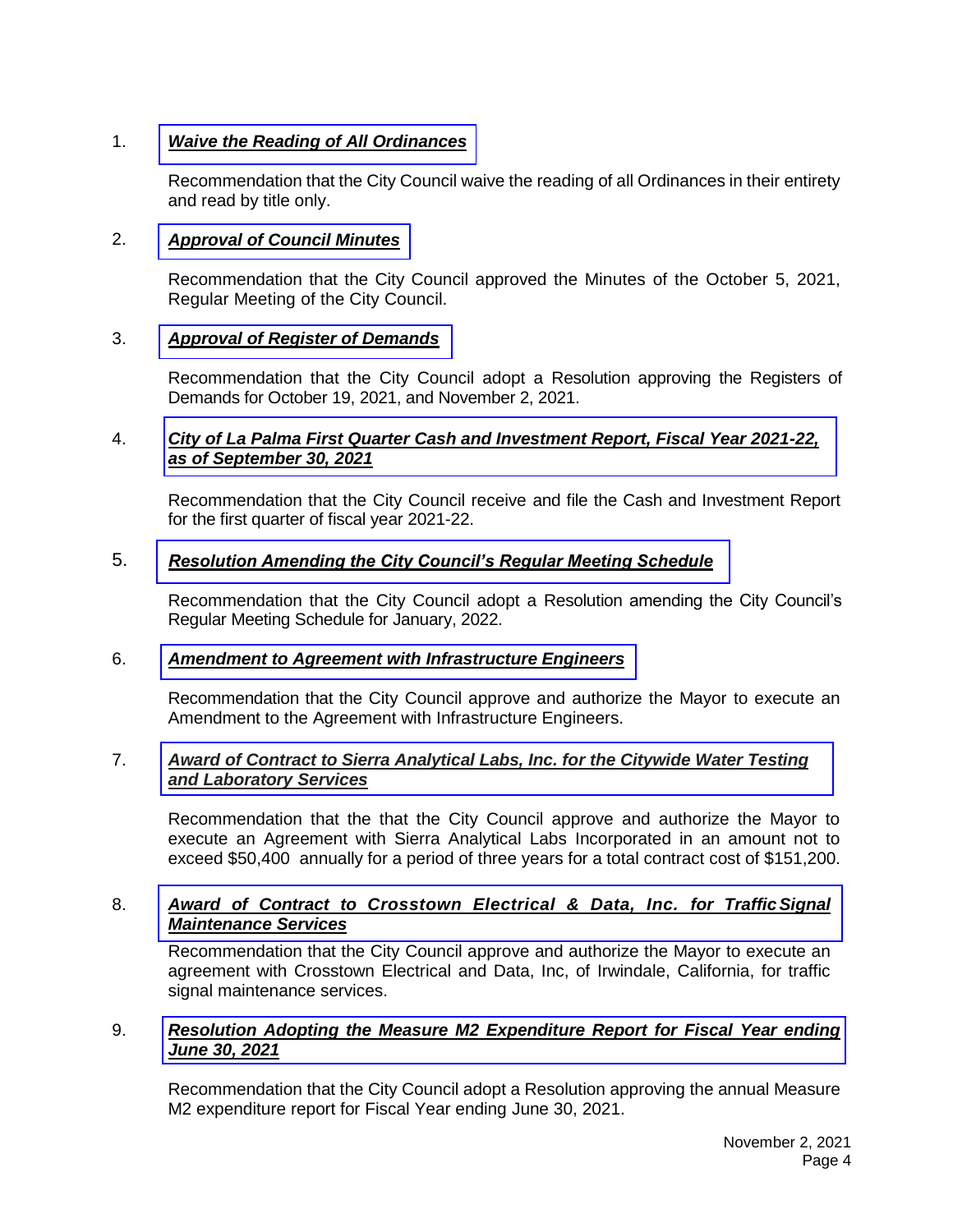#### PUBLIC HEARINGS (1 Item)

#### 10. *Introduction and First Reading of An Ordinance Amending City Zoning Code [\(Chapter 44 of the La Palma Municipal Code\) Section's 44-391 to 44-402, 44-874 to](https://www.cityoflapalma.org/DocumentCenter/View/11194/Item-10_Signage_Ordinance_Staff_Report-vFinal)  44-877, 44-487 and 44-909 Pertaining to the Regulation of Signs and Signboards*

CEQA: Exempt pursuant to State CEQA Guidelines Section  $15060(c)(2)$  and  $15061(b)(3)$ 

Recommendation that the City Council take the following actions:

- a) Open Public Hearing
- b) Receive Staff Report
- c) City Council Comments and Questions
- d) Receive Public Input
- e) Close Public Hearing
- f) Introduce an Ordinance amending City Zoning Code (Chapter 44 of the La Palma Municipal Code) Section's 44-391 to 44-402, 44-874-44-877, 44-487 and 44-909 pertaining to the regulation of signs and signboards.

#### REGULAR ITEMS (3 Items)

#### 11. *Study Session [regarding Fee Update](https://www.cityoflapalma.org/DocumentCenter/View/11195/Item-11_Fee-Study-Session-2021_22)*

Recommendation that the City Council receive the report and provide direction to staff as desired.

#### 12. *[Council Member Request: Community Survey and Outreach](https://www.cityoflapalma.org/DocumentCenter/View/11196/Item-12_Community-Survey)*

Recommendation that the City Council discuss Mayor Patel's and Council Member Goodman's requests for information on the BangTheTable platform as well as a community survey, respectrively, and provide any direction to staff.

#### 13. *[Council Member Request: Redistricting Boundaries](https://www.cityoflapalma.org/DocumentCenter/View/11197/Item-13_Redistricting)*

Recommendation that the City Council discuss the request from Mayor Patel to discuss redistricting and provide any direction to staff.

#### COUNCILMEMBER AB1234 REPORTS, REPORTS FROM CITY-AFFILIATED COMMITTEES, AND COUNCIL REMARKS